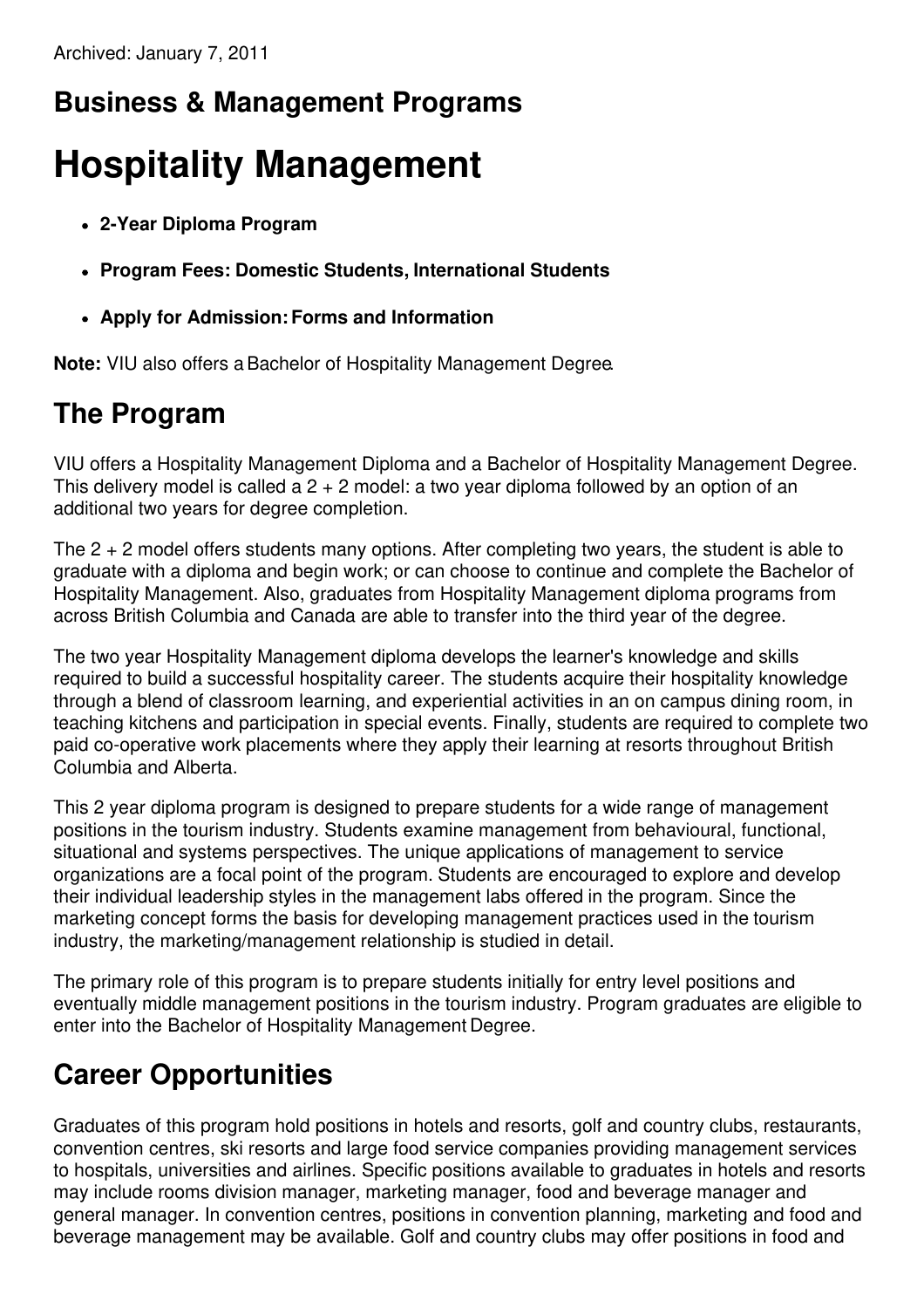beverage management and club management.

### **Admission Requirements**

- General admission requirements apply.
- English 12 with minimum "C+" grade or equivalent.
- A minimum "C+" grade in one of Principles of Math 11, Applications of Math 11, Foundations of Math 11, Pre-calculus 11, or equivalent.
- 100 300 word letter outlining why you wish to take our program and how you see the program assisting in your career goals. As well, please reflect upon your involvement and experiences in the hospitality field.

#### **Recommendations for Admission**

- Secondary school hospitality/tourism, accounting and economics courses and a second language.
- Experience in the hospitality industry.
- Preference will be given to students who have completed some or all of the following courses. Highly recommended are: Hospitality/Tourism 12, second language at the Grade 12 level, Math 12, Financial Accounting 12, History 12, Economics 12, Chemistry 12. Also recommended are Superhost programs, First Aid, and Toastmasters.

#### **Notes on Progression**

- In order to continue on into the second year of the program, students must have successfully completed all first year courses with an overall GPA of 2.33 ("C+") or better.
- Students who successfully complete all specified first year courses with an overall GPA of 2.0 ( "C") or better may apply for a Certificate in Hotel and Restaurant Operations.
- Students who exit the program after successfully completing year one and, after a period of time, decide to return to complete the diploma, will be admitted based on space availability. A co-op placement (or PLA of same) will be required. If students do not meet the progression requirements for second year (item 1 above), they may be considered for entry to second year after obtaining appropriate work experience.

## **Start Date and Application Deadline**

The program starts in September and a limited intake in January. Applications are accepted between November 15 and March 31. For further information regarding late applications and program contacts check the Program Availability List.

### **Co-operative Education**

Under the co-operative education format, the paid co-operative education experiences are integrated into the total curriculum. Students will benefit from the co-operative education experience by:

- relating academic study more effectively to the field of practice;
- developing a clearer career focus;
- gaining valuable practical experience:
- being able to finance a larger portion of their education.

Co-operative placements are typically from May to September. Access to co-operative education placements is based on student's GPA (minimum of 2.33 ("C+") is required) and their willingness to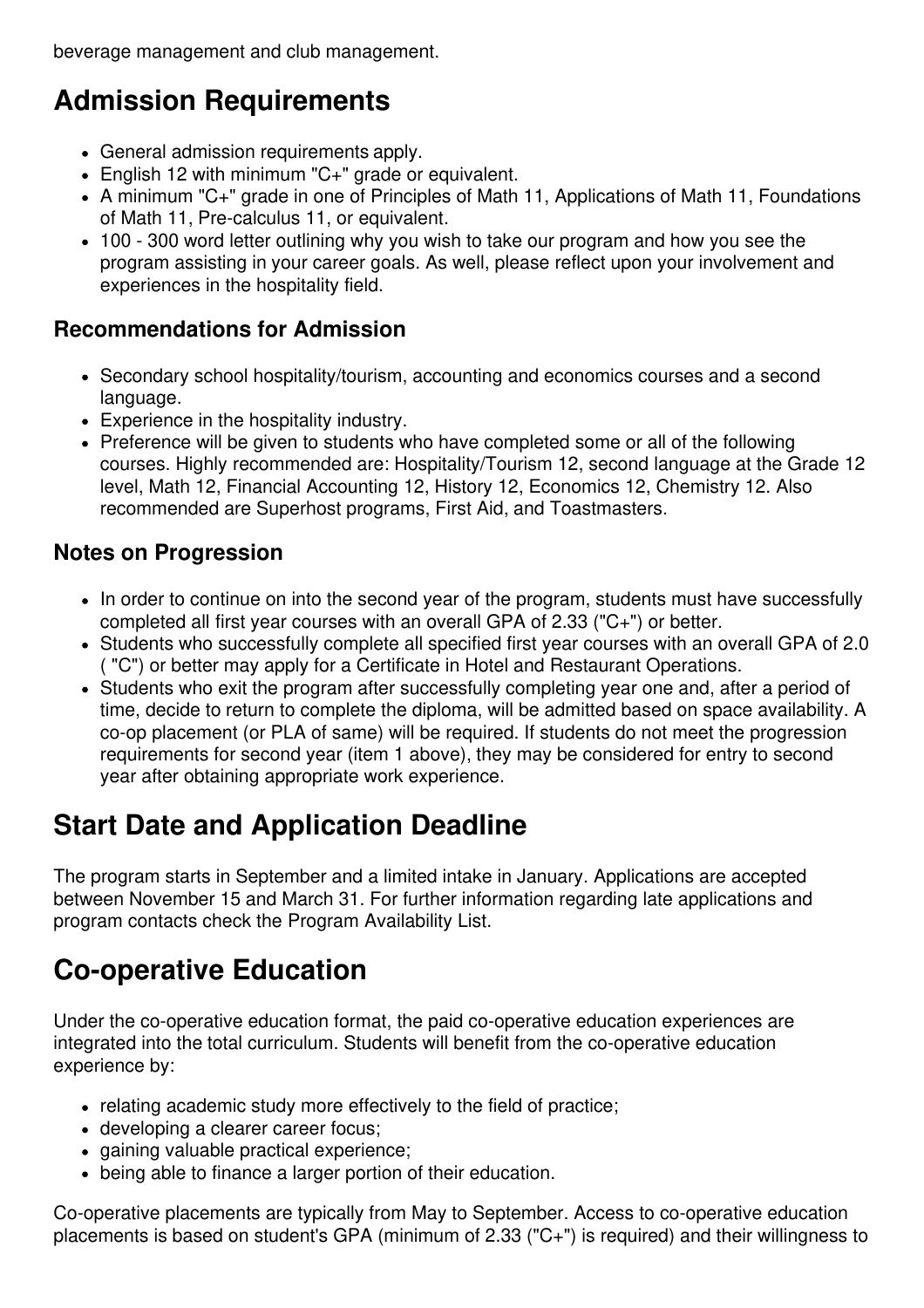work as a team member with faculty and co-operative education staff to find appropriate placements. Students must complete the co-op term after first year, before continuing with the second year of the program.

### **Exit Requirements**

Beyond satisfying the academic requirements necessary for graduation, all students must obtain three exit requirements: Foodsafe 1, Foodsafe 2, and WHIMS.

**Note**: Foodsafe Level I and WHMIS certificates are offered through the following organizations:

- VIU's Centre for Continuing Studies:
	- Foodsafe, WHMIS: Nanaimo/Parksville Campus
	- Foodsafe, WHMIS: Cowichan Campus
	- Foodsafe, WHMIS: Powell River Campus
- Foodsafe.ca

### **Program Outline**

| Year 1 - Fall Semester                                    | <b>Credits</b> |
|-----------------------------------------------------------|----------------|
| HOSP 101* - (Preparation for Co-op Education Placement I) |                |
| HOSP 110 - (Intro to Hospitality and Tourism)             | 3              |
| HOSP 120 - (Accounting Principles)                        | 3              |
| HOSP 133 - (Beverage Theory)                              | 3              |
| HOSP 161* - (Dining Room Operations)                      | 3              |
| <b>ENGL 115 - (University Writing and Research)</b>       | 3              |
| <b>Total Credits</b>                                      | 16             |

*\* Courses run September to April.*

| <b>Year 1 - Spring Semester</b>                  | <b>Credits</b> |
|--------------------------------------------------|----------------|
| ECON 100 - (Intro to Economics)                  | 3              |
| HOSP 105 - (Financial Control Systems)           | 3              |
| HOSP 130 - (Lodging Organization and Operations) | 3              |
| HOSP 131 - (Property Management Systems)         | 3              |
| HOSP 180 - (Principles of Services Management)   | 3              |
| <b>Total Credits</b>                             | 15             |

| <b>Year 1 - Summer Session</b>               | <b>Credits</b> |
|----------------------------------------------|----------------|
| HOSP 102 - (Cooperative Education Placement) |                |
| <b>Total Credits</b>                         |                |